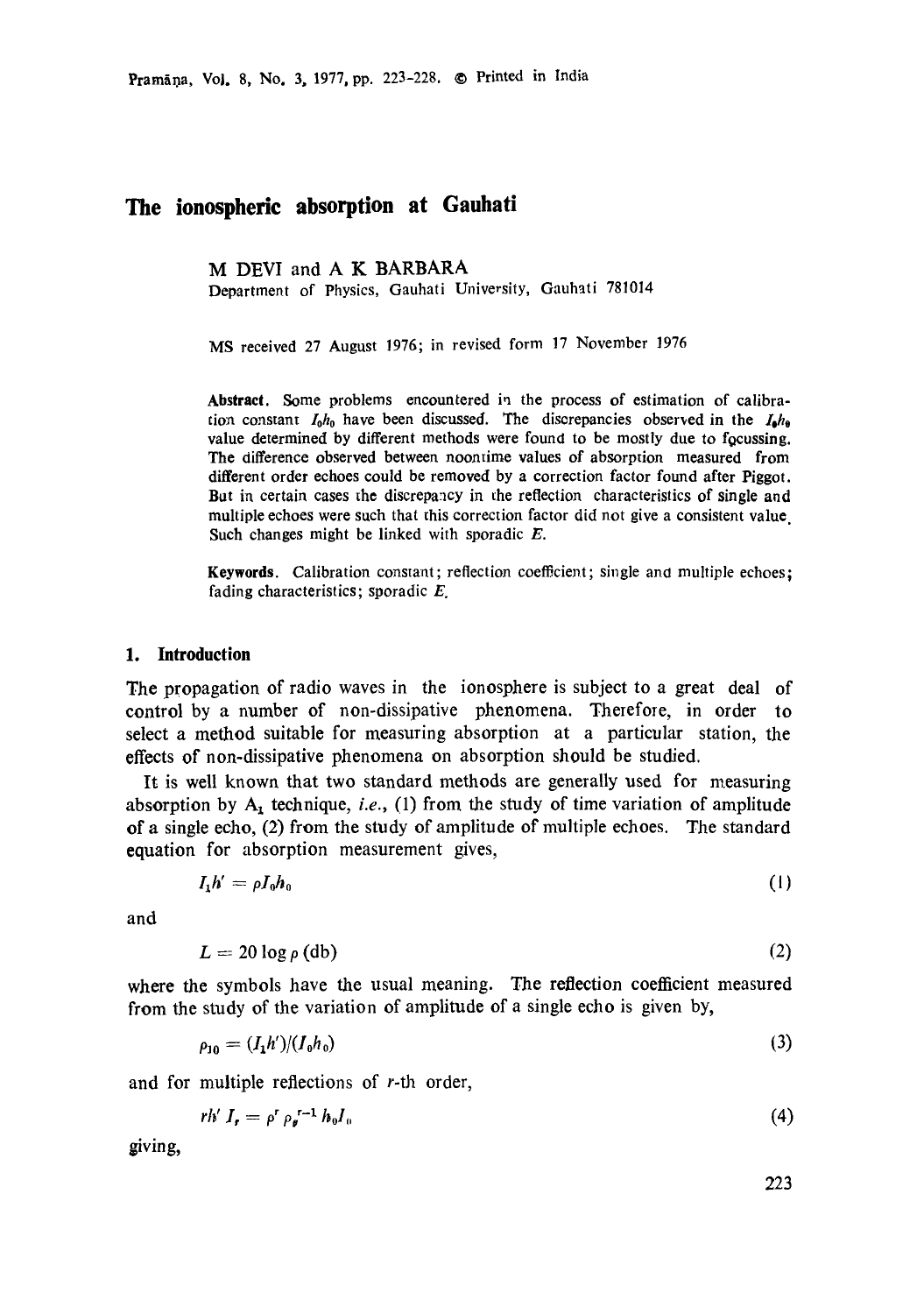$$
\rho_{21} = 2I_2/I_1 \rho_o, \quad r = 2 \tag{5}
$$

and

$$
\rho_{20} = (2h' I_2/\rho_g h_0 I_0)^{1/2} \tag{6}
$$

### **2. Observations**

Routine ionospheric observations were taken from 1971 to 1975 with a transmitter of peak power of at least 10 kW. For the measurement of ionospheric absorption the calibration constant  $I_0h_0$  must be determined, and it should be made during the period of minimum occurrence of non-dissipative phenomena and when absorption is minimum.

The effects of phenomena such as scattering from large-scale irregularities reflection from partially reflected  $E<sub>s</sub>$  layer, focussing effects due to the tilts in the ionosphere, had been studied by large number of workers, namely, Piggot (1953, 1960), Baired (1954), Sastry *et al* (1970), Pillet (1961), Benkova (1965), Ganguly and Rao (1970) and others.

For the determination of calibration constant at this station the data were first screened for sporadic events and for proximity of critical frequency of layers, etc. To assess the period of minimum occurrence of the remaining phenomena, a plot of percentage fluctuations of a signal strength from grand mean with time was

drawn (figure 1) expressing the strength as  $(1/n) \sum_{1} (d\bar{x}/\bar{x})$ , where  $\bar{x}$  is the average

of signal strength,  $d\bar{x}$  is the magnitude of deviation from grand mean and n is the number of observations. This plot at once reveals a large percentage of fluctuations during the afternoon and a minimum after three to four hours of ground sunset.

After getting an idea of the period of minimum occurrence of the phenomena, the calibration constant was evaluated from the study of amplitudes of single echo and multiple echoes at 4 MHz. A discrepancy was noticed in the result



**Figure 1.** Plot of percentage of fluctuation of signal strength from grand mean with time.

224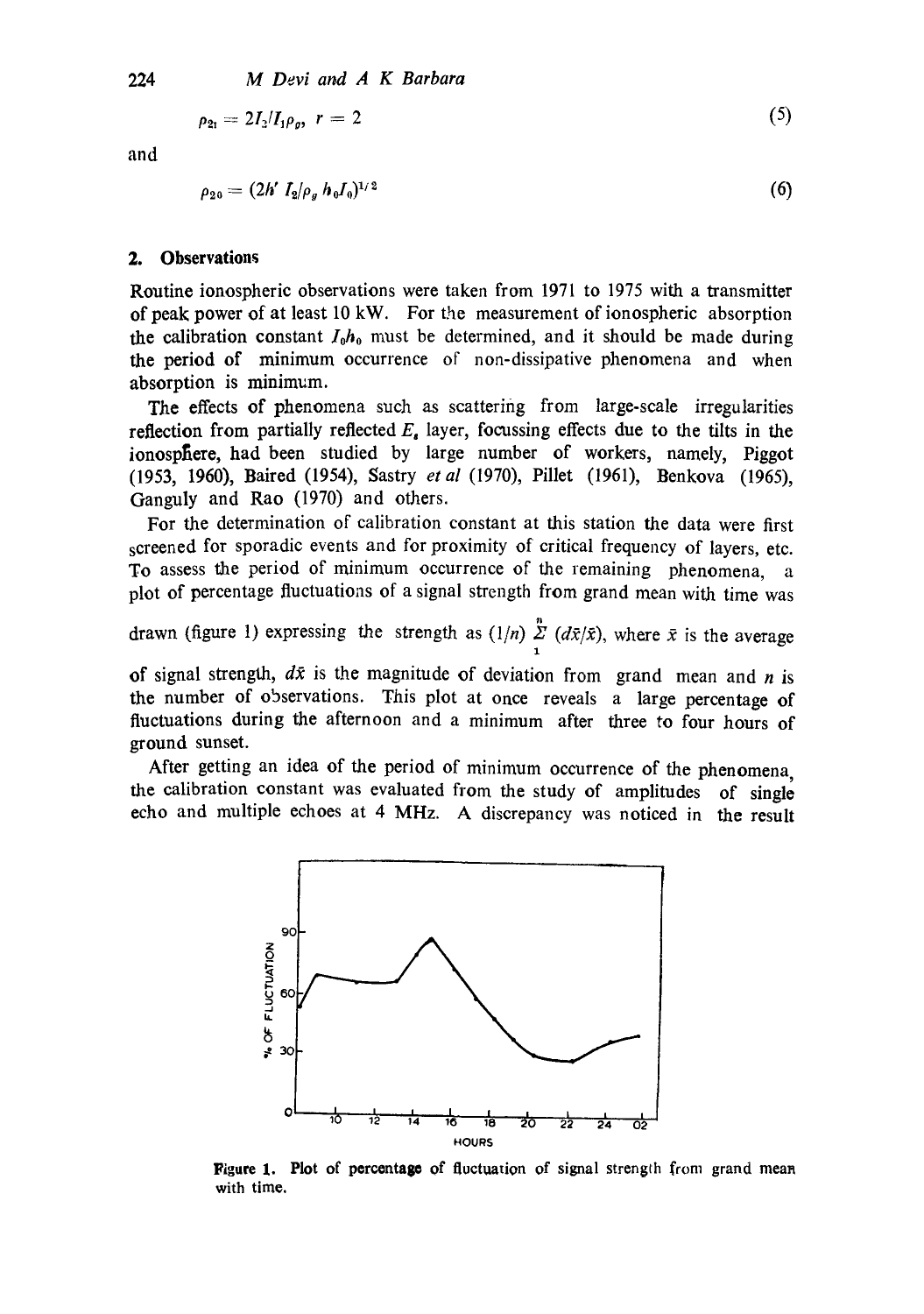which might be due to the focussing effect still present in the observed amplitude. Assuming that the cases of  $\rho > 1$  were due to focussing as shown by Benkova (1965), Mitra and Rakshit (1933) and others, the data were screened by eliminating all the cases where  $\rho$  was found greater than unity. The percentage of occurrence of these cases in a typical set of data given in table 1 was carried out and is shown in the extreme right hand column of the table. Table 2 gives the values of  $I_0h_0$  obtained after eliminating the cases of  $\rho > 1$  and it will be seen that both the methods yield consistent result.

The constant value of  $I_0 h_0$  thus obtained was then used to evaluate reflection coefficients  $\rho_{10}$ ,  $\rho_{20}$  for different periods and  $\rho_{21}$  was calculated from eq. (5) for the same periods. A systematic difference in the noontime values of  $\rho_{10}$ ,  $\rho_{20}$  and  $\rho_{21}$  was still observed. The nature of discrepancy was studied using the method of Piggot (1960). Considering reflection from the second order echo, *i.e.,* for  $r = 2$ , Piggot deduced that,

$$
\log (2h' I_2) = 2 \log (h' I_1) + \log (\rho_g / h_0 I_0).
$$
 (7)

This relation gives a straight line of slope 2, if the amplitudes of first and second order echoes are consistent. The plot  $2a$  drawn after Piggot with the routine data taken during winter months of 1971, 1973 and 1974 shows that the straight line drawn through the nighttime data keeps the theoretical slope 2. The midday values are found to lie away from the theoretical line. This might be due to the first order echo being too weak or the second order echo being too strong at noon. To find out the actual discrepancy, sample of data had been selected so as to have the same mean absorption loss.  $\rho_{10}$ ,  $\rho_{20}$ ,  $\rho_{21}$  were then evaluated from the selected data taken at  $4.0 \text{ MHz}$  for  $F_1$  layer. The noontime values

| $I_0 h_0$<br>single echo | $I_0 h_0$<br>multiple echo | Percentage<br>of cases of<br>$\rho > 1$ |
|--------------------------|----------------------------|-----------------------------------------|
| $42\times10^4$           | $55 \times 10^4$           | 20                                      |
| $40 \times 10^4$         | $45 \times 10^4$           | nil                                     |
| $38\times10^4$           | $54\times10^4$             | 25                                      |
| $46\times10^4$           | $70\times104$              | 35                                      |
|                          |                            |                                         |

**Table** 1. Typical values of *loho* measured from different order echoes

Table 2. Values of  $I_0h_0$  determined after eliminating the cases of  $\rho > 1$ 

J

| $I_0 h_0$<br>single echo. | multiple echo      |
|---------------------------|--------------------|
| $40 \times 10^{4}$        | $42 \times 10^{4}$ |
| $40\times104$             | $45 \times 10^{4}$ |
| $50 \times 10^{4}$        | $52\times10^4$     |
| $52\times10^{4}$          | $54 \times 10^{4}$ |
|                           |                    |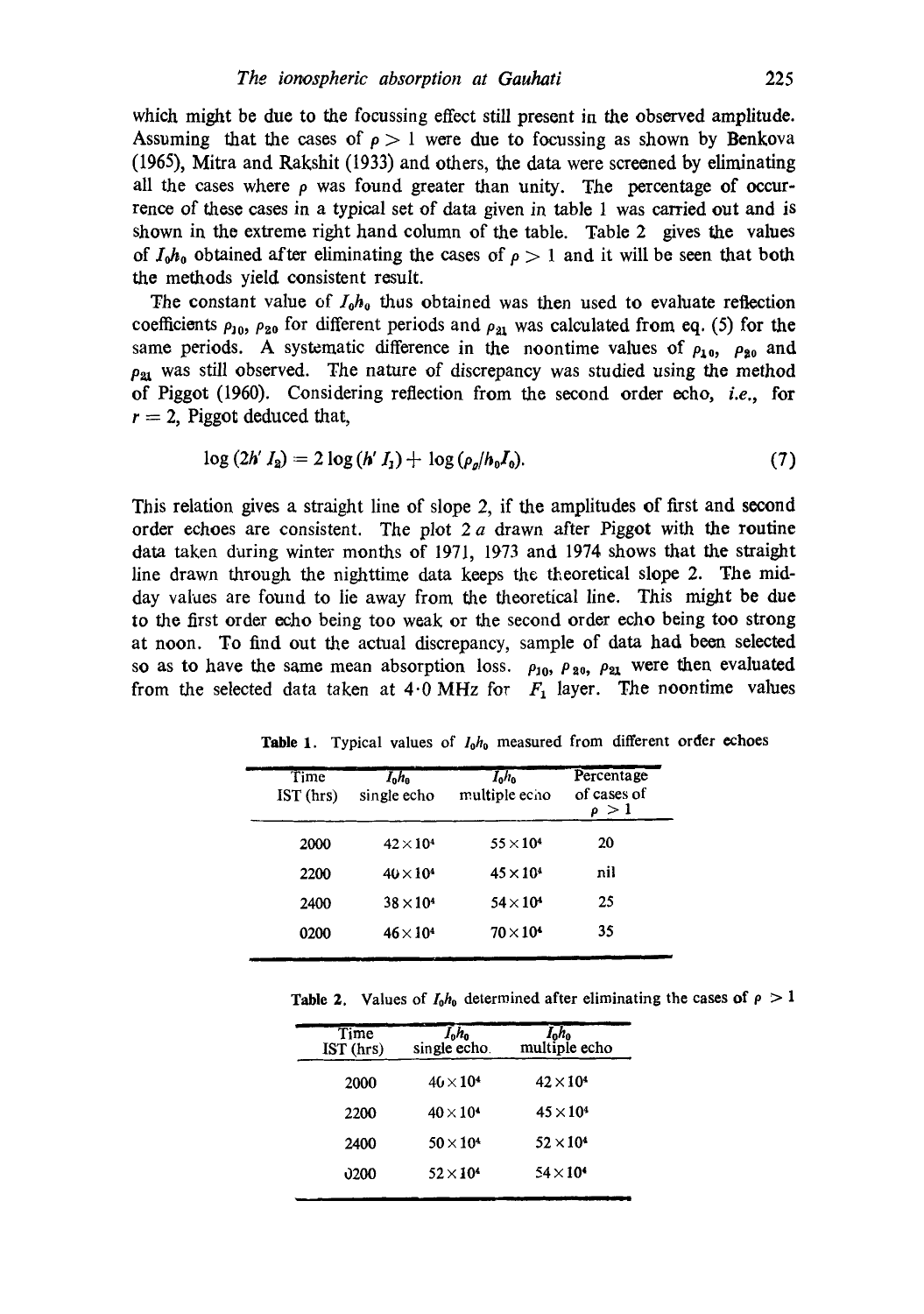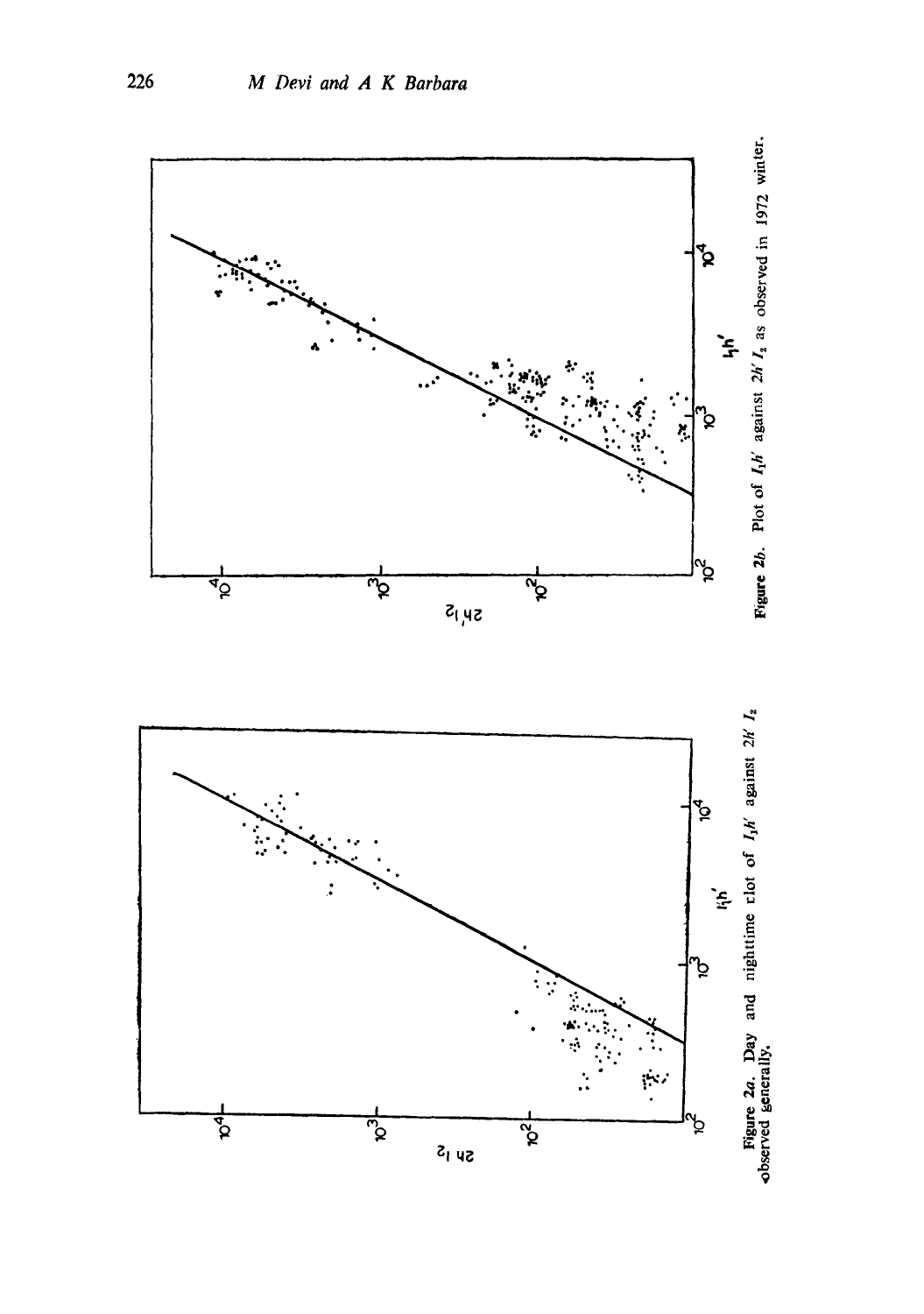obtained from such a sample data taken at 1973 are shown in table 3. The table indicates that a discrepancy lies in the first order echo which perhaps being too weak gives  $\rho_{10}$  a value less than that of  $\rho_{21}$  while  $\rho_{20}$  maintains an intermediate value. A correction of 3 db removes the observed difference. The corrected values are also shown on the right hand side of table 3. The correction factor of 3 db had been added to  $L_{21}$  while 3 db had been subtracted from  $L_{10}$ , to get a consistent value.

It was seen that the same difference in the measured absorption by the two methods was observed during the winter months of the years under observation from 1971 to 1974 except for 1972 as can be seen from plot  $2b$ , which was drawn from the observations taken only for that year. Contrary to the usual pattern  $\rho_{10}$  was found to be higher than  $\rho_{21}$  in this case, while  $\rho_{20}$  maintains an intermediate value as observed in the other years. However, even for that year the same correction factor of 3 db when added to  $L_{10}$  and subtracted from  $L_{21}$  brings in the uniformity in the result as shown in table 3.

#### **3. Discussions and conclusions**

To explain the above discrepancies Piggot (1960) suggested a difference in the mechanism of fading between the first and higher order echoes, and that between day and nighttime echoes. He pointed out that the roughness of the ionosphere might be a cause of such anomalies. Since multiple orders suffer reflections at the earth's rough surface, the echoes suffer deep fading. But the first order echoes, which show shallow fading during the day, and deep fading at night, indicate reflections from specular and rough surface respectively.

The analysis of the amplitude data for the years 1971 to 1974 except for 1972 shows that the first order echoes suffer rapid shallow fading with a superimposition of long periodic fading of low intensity at noon, and less shallow rapid fading at night. The second order echoes suffer very shallow rapid fading during neon which might be linked with the weakening of the first order echo giving  $\rho_{10} < \rho_{21}$ . On the other hand, as the fading pattern for *both* the first and the second order echoes become similar at night, a theoretical slope is expected.

|             | Observed      |               |               |               | Corrected     |       |               |               |
|-------------|---------------|---------------|---------------|---------------|---------------|-------|---------------|---------------|
|             | 1972          |               | 1973          |               | 1972          |       | 1973          |               |
|             | Nov.          | Dec.          | Nov.          | Dec.          | Nov.          | Dec.  | Nov.          | Dec.          |
| $\rho_{10}$ | 0.16          | 0.17          | 0.06          | 0.06          | 0.11          | 0.12  | 0.09          | 0.09          |
| $L_{10}$    | 15.91         | 15.39         | $24 \cdot 15$ | $24 \cdot 15$ | 19.02         | 18.59 | $21 \cdot 15$ | $21 \cdot 15$ |
| $\rho_{30}$ | 0.10          | 0.13          | 0.08          | 0.08          | 0.10          | 0.13  | 0.08          | 0.08          |
| $L_{20}$    | $20 \cdot 00$ | 18.06         | 21.93         | $22 \cdot 15$ | 20.00         | 18.06 | 21.93         | $22 \cdot 15$ |
| $\rho_{21}$ | 0.07          | 0.08          | 0.12          | 0.12          | 0.10          | 0.11  | 0.08          | 0.08          |
| $L_{21}$    | 23.09         | $22 \cdot 50$ | 18.41         | 18.56         | $21 \cdot 18$ | 19.50 | 21.41         | 21.56         |

Table 3. Noontime reflection coefficient and absorption in db before and after correction in 1972 and 1973